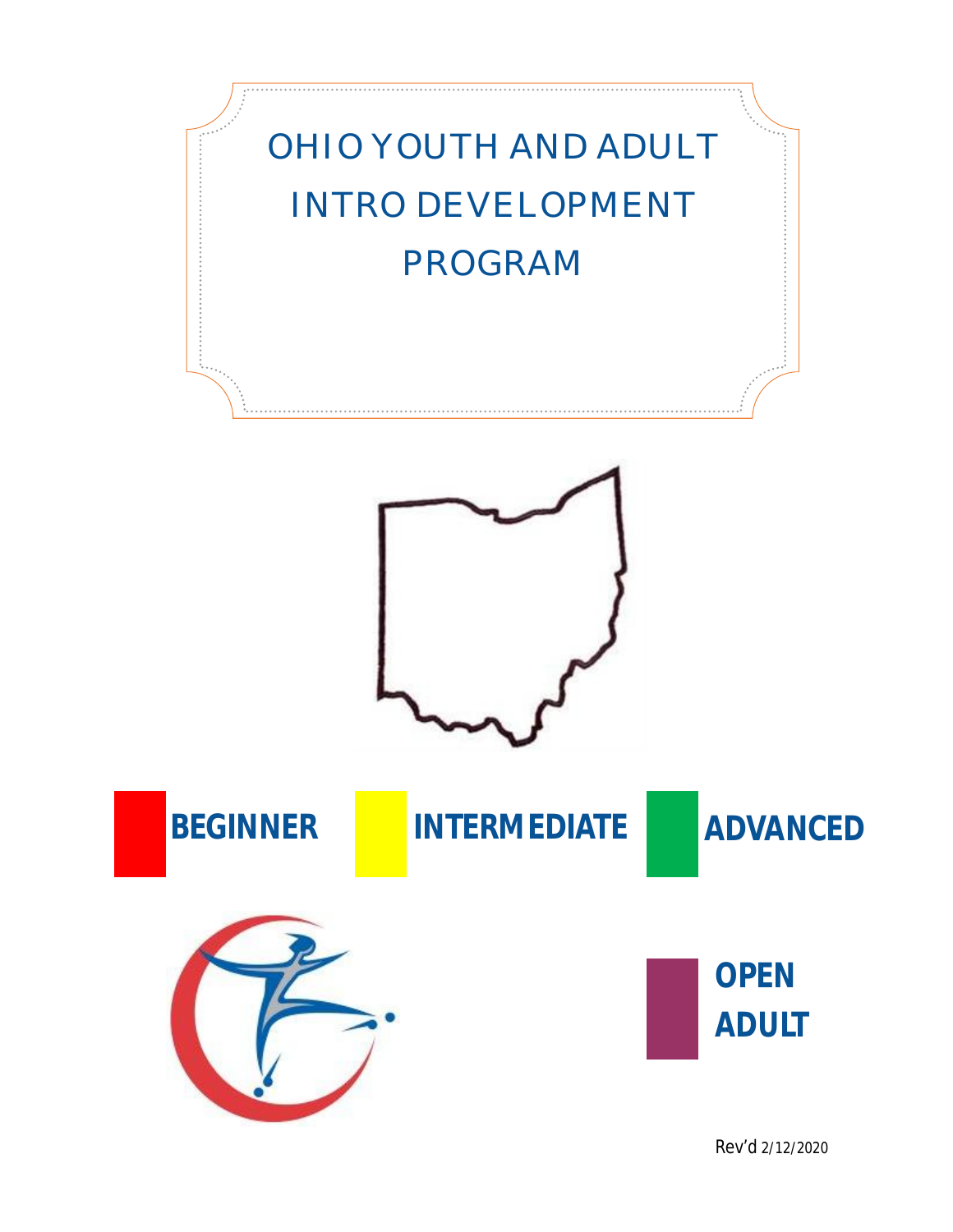# INTRO DEVELOPMENT PROGRAM OHIO YOUTH AND ADULT

The Ohio Youth and Adult Development Plan was modeled after the North Central Region's program. It is designed for class skaters and skaters just beginning private lessons. The program is meant to introduce new skaters to the competitive environment at an early stage in their training.

**The program is broken into 4 color coded levels**:

#### This is the first level of the program which is designed for the very beginner skater. Skaters will demonstrate 5 basic elements. They will move through stations in groups .



RED

This level is designed for skaters with a little more ability and confidence. This level will consist of elements that fall into the 3 separate disciplines. Skaters can register for an individual discipline or multiple disciplines.



**GREEN** This level is designed for the more advanced beginner skater who is not quite ready for "C" level events. This level will also consist of elements in the 3 separate disciplines. Skaters can register for an individual discipline or multiple disciplines.



This level is designed for adult skaters with beginning to advanced but not quite ready for the Fresh/Soph "C" events or the Adult events. There will be Figures, Dance and Free skating events for the adults.

#### **AGE DIVISIONS**

**Youth—Color Events will be divided as follows:**

8 and under 9—16

J Adult—Purple Events will be as follows:

> 17 and up— Skaters 17 and up may skate Adult Intro events. Depending on the number of entries available the divisions may be skated together but judged separately.

#### **RULES:**

- 1. Skaters DO NEED the Development Amateur Card
- 2. Skating attire is optional. Skaters may skate in skating costumes or nice street clothes.
- 3. Skaters may only skate in one color level at a meet and may not challenge up to another intro color or an official event.
- 4. Once a skater participates in a higher color level, they may no longer return to any lower level.
- 5. After winning, when there are more than 5 in the event, skaters must immediately move to next color.
- 6. Skaters who have skated sanctioned competitions previously are not eligible to participate in this program. "C" level skaters who have not placed at Regionals may move back to the Green Level

**AWARDS** - Awards will be given for 1st, 2nd and 3rd places.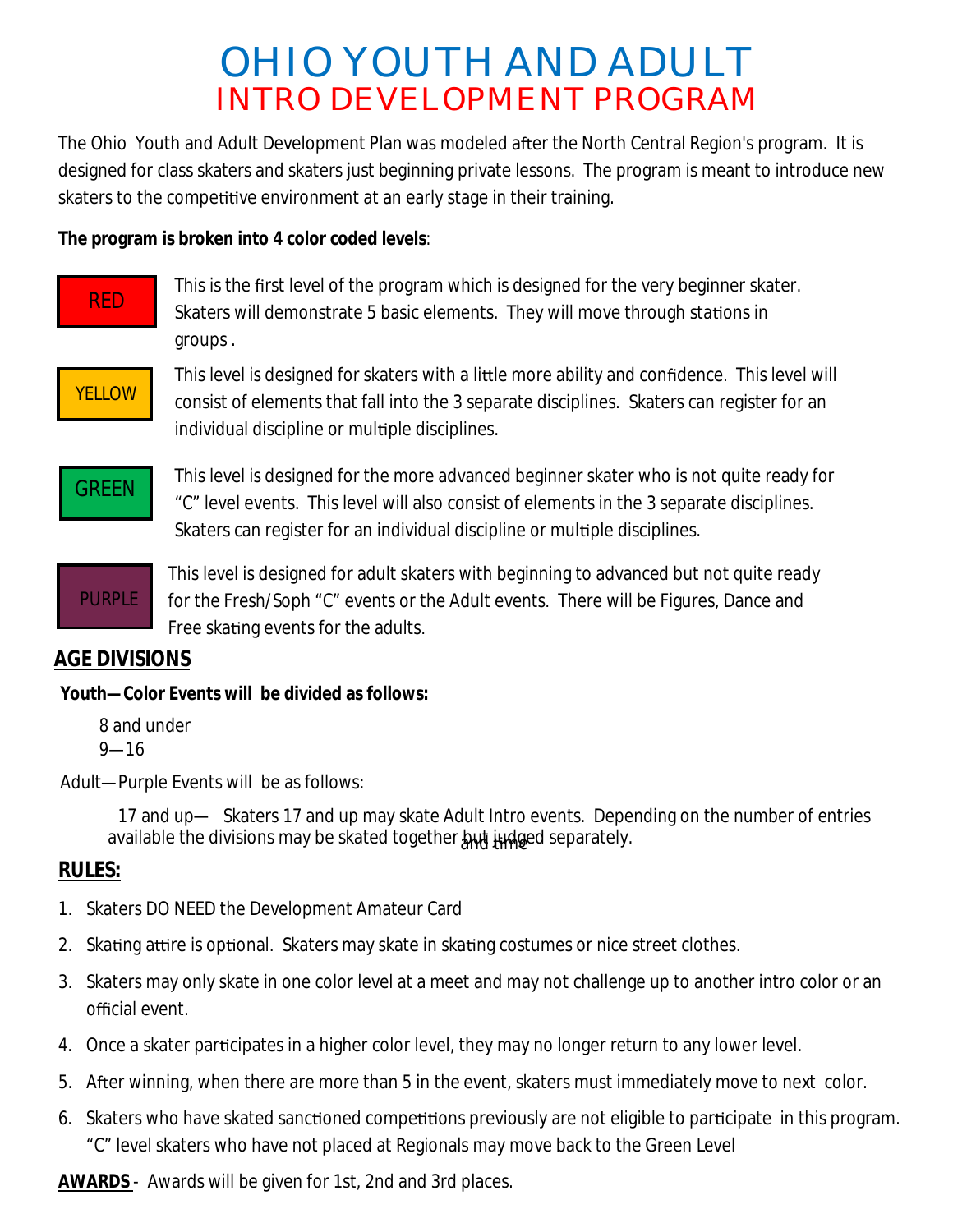# OHIO YOUTH AND ADULT INTRO DEVELOPMENT PROGRAM

# RED LEVEL CONTENT ELEMENTS

#### "**Red" Skater Warm Up and Scoring Procedure:**

Red Skaters will have a one minute roll around and leg stretch. No content. Then they will have a six minute official warm up to practice all five elements anywhere on the floor. At this time, coaches may work with their skaters. After warm up, skaters will be lined up and judging will begin—Coaches will not follow skaters through the stations. The elements will be skated in the order listed below.

Forward Glides Returning to The Parallel "AND" Position. The skater will begin with a T-push and will skate forward and perform 4 outside forward edges (2 on each foot) returning to the parallel "AND" position. 1.

*Judgingwillbebasedonbodypositionthroughout theitem,executionof the T-pushandthequalityofandability to*  maintain the outside edges, quality of the "AND" position, free leg extension and ability to maintain a constant speed. *This will not be performed to music.* 

Forward Scissors—the skater will perform forward scissors in a straight line for a distance of 25'. Scissors will begin fromaftera T-push. 2.

Judging will be based on body position throughout the item, the execution of the T-push and the ability to keep the scissors straight, and speed the scissors are performed.

Sit & Roll with Arms Extended Forward The skater will skate forward, extend the arms forward and lower into a sitting position. 3.

Judging will be based on body position throughout the item, ability to lower the backside all the way down, ability to remain skating straight and the distance once in the Super Skater position.

Forward Two Foot Jump (No Rotation) The skater will skate forward and perform (3) Three - two foot jumps (hop) with no rotation and pulling in arms on each jump (preparing for learning to jump) 4.

Judging will be based on body position throughout the item, height of the jump, and stability while landing.

Scooter pushes Around Figure Circle (1 time around in each direction) The skater will perform outside forward scooter pushes returning to the "AND" position. 1 time around on each foot. 5.

Judging will be based on body position throughout the item and tracing close to the line.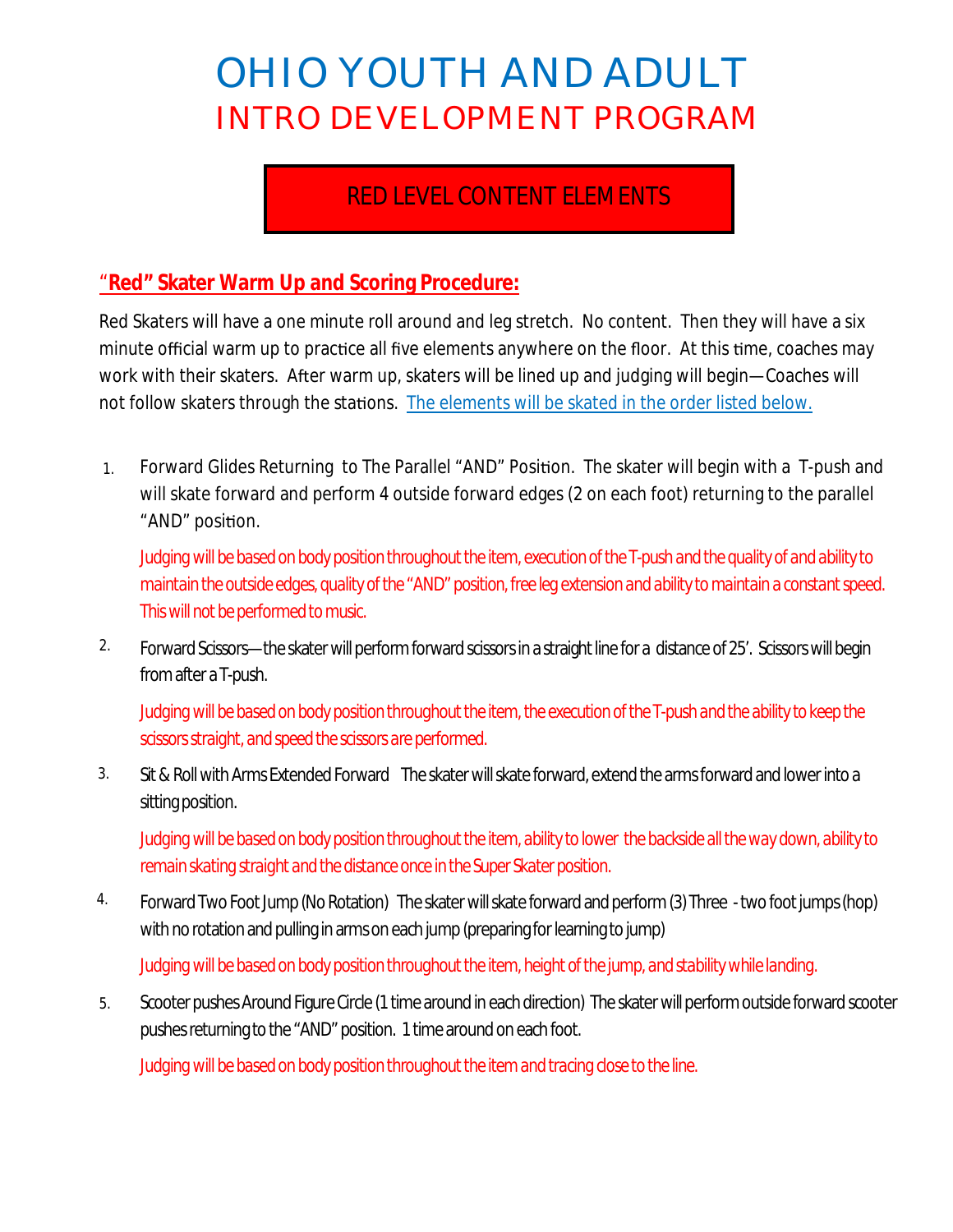# OHIO YOUTH AND ADULT INTRO DEVELOPMENT PROGRAM

# YELLOW LEVEL ELEMENTS

### **Yellow Level—Figure Event — Scoring 1—100 on each element**

- 1. 1A (ROF-LOF) Circle 8. From a T start, the skater will perform the outside edge circle 8 figure (1) one repetition. Judging will be based on body position throughout the element, ability to *remain close to the line, edge quality and ability to maintain a constant speed.*
- 1B (LOIF-ROIF) CHANGE 8 From a T start, the skater will perform the outside change to inside edge figure, (1) one repetition. Judging will be based on body position throughout the *element, ability to remain close to the line, edge quality, change of edge and ability to maintain a constant speed.* 2.

# **Yellow Level—Solo Dance & Team Dance Events—Scoring 1-100**

- Glide Waltz Corner—The skater will perform to 108 Waltz music the corner sequence (Steps 7, 8, 9, 10) of the Glide Waltz. They will perform this is a large circle until judging is completed. *Judging will be based on body posion throughout the element, ming to the music, edge quality, leg extension and ability to maintain a constant speed. Team events should also include unison of the team* 1.
- Progressive Tango Corner The skater will perform to 100 Tango music the corner sequence (Steps 7, 8, 9, 10) of the Progressive Tango. Judging will be based on body position throughout, timing to the music, the cross-in-front execution and control. Team events should also include unison of the team. 2.

#### **Yellow Level—Freestyle & Pairs Events—Scoring 1—100**

No more than 1 minute, music is recommended, but not mandatory. Skater must include the following elements and be skated in the order as listed. No added elements. Footwork and connecting steps are permitted:

- 1. Turning Two Foot Jump—1/2 Turn
- 2. Forward Crossovers in A Circle (1 time around, one direction)
- 3. Backward Scissors
- 4. Bunny Hop (up to 3 in a row)
- 5. Two Foot Spin

*Judging will be based on the ability to perform the required elements. Pairs judging should include unison of the team.*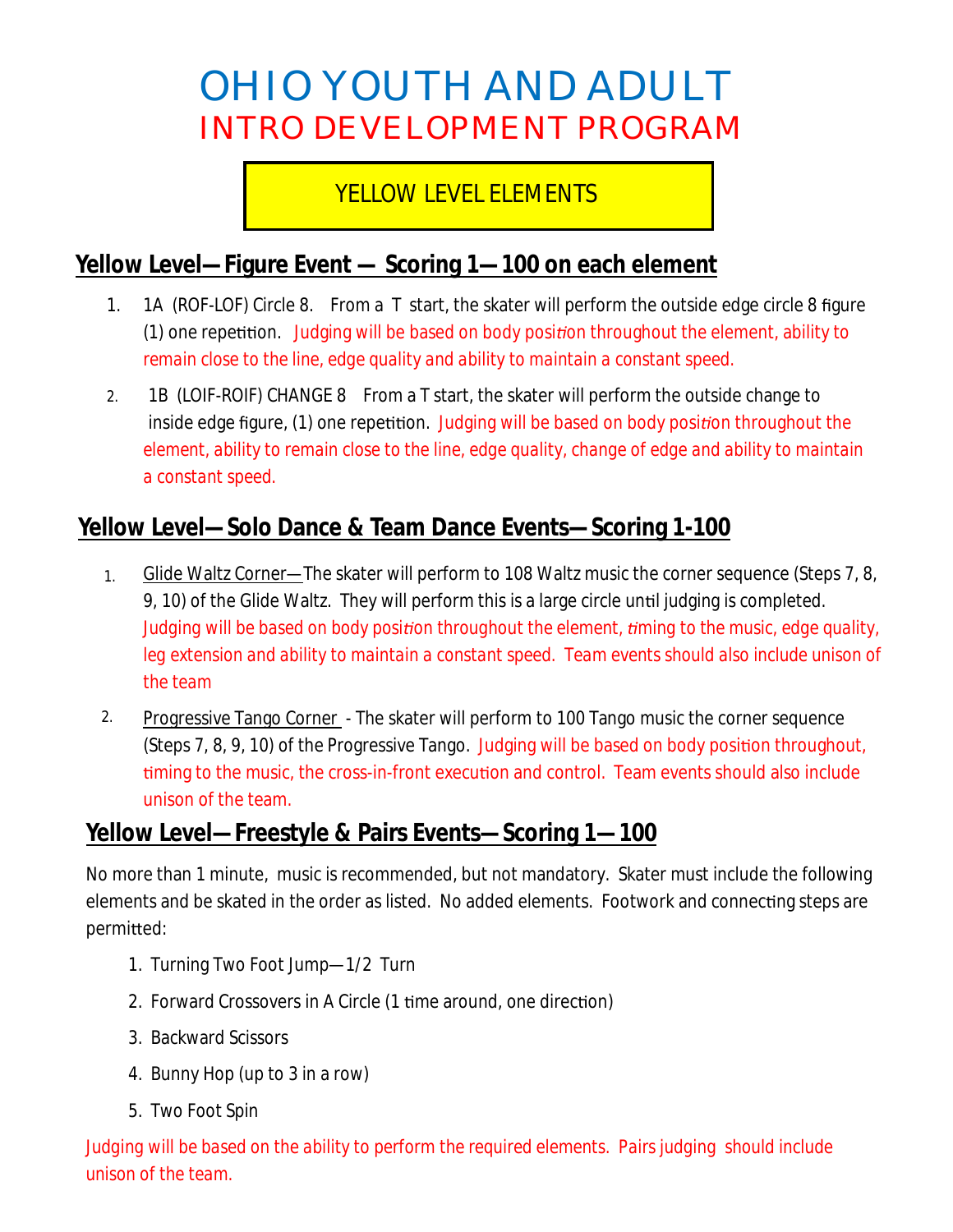# OHIO YOUTH AND ADULT INTRO DEVELOPMENT PROGRAM

# GREEN LEVEL ELEMENTS

## **Green Level Figure Event—Scoring 1-100 each element**

- <sup>1.</sup> 111B (LOF-ROF) Serp. 8 From a T-start, the skater will perform 2 (two) repetitions on the outside edges. *Judging will be based on body posion throughout the element, ability to remain close to the line, edge quality, take offs and ability to maintain constant speed.*
- $_{\rm 2.}$  112A (RIF-LIF) Serp. 8 From a T-start, the skater will perform the outside change to inside figure, 2 (two) repetitions. Judging will be based on body position throughout the e, ability to *remain close to the line, edge quality, take offs and ability to maintain a constant speed.*

**Free leg movement is oponal. A separate score will be given for each figure.**

### **Green Level—Solo Dance & Team Dance Events—Scouring 1—100**

GLIDE WALTZ—The Skater will perform the whole dance to the 108 Waltz. They will skate until the judges are done. May use 4-8 opening strokes. Judging will be based on timing, *body posture, quality of edges, chasses and free leg extension.*

PROGRESSIVE TANGO—The Skater will perform the whole dance to the 100 Tango. They will skate until the judges are done. May use 4-8 opening strokes. Judging will be based on tim*ing, body posture, quality of edges, dropped chasse, swing dropped chasse and swings.*

## **Green Level—Freestyle & Pairs Events - Scoring—Content & MOP**

No more than 2 minutes. Your own music to be used. Vocal music permitted. Routine must contain all the below listed elements: No added elements. Footwork and connecting steps are permitted. Elements must be skated in the order listed.

- 1, Waltz Jump
- 2. Backward Crossovers in a circle (1 time around)
- 3. Mohawk Jump
- 4. Forward primary footwork
- 5. One foot spin (either foot)

*Judging will be based on the ability to perform the required content and manner of performance. Pairs judging should also include unison of the team.*